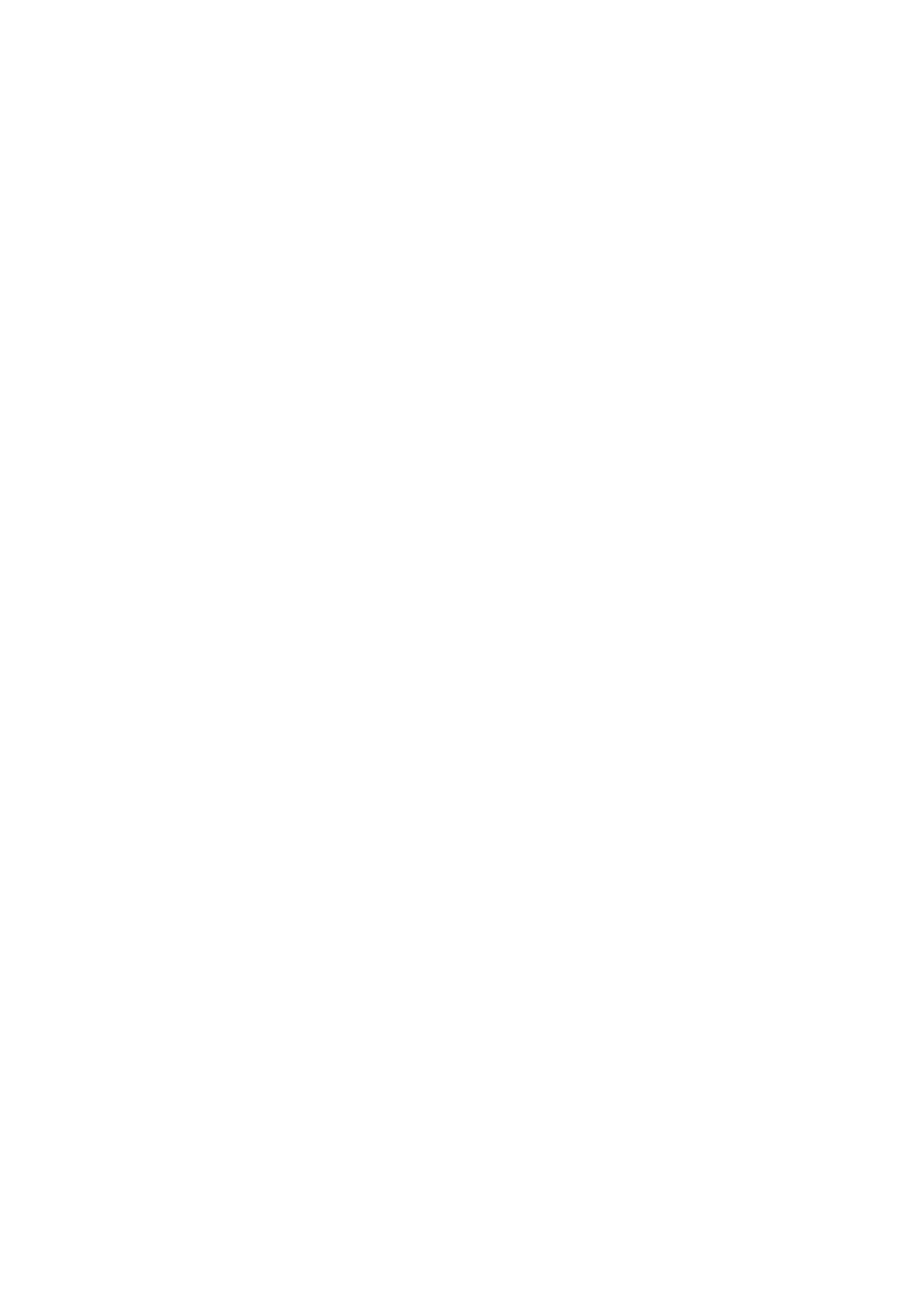Hawke's Bay Community Pharmacy Pandemic Plan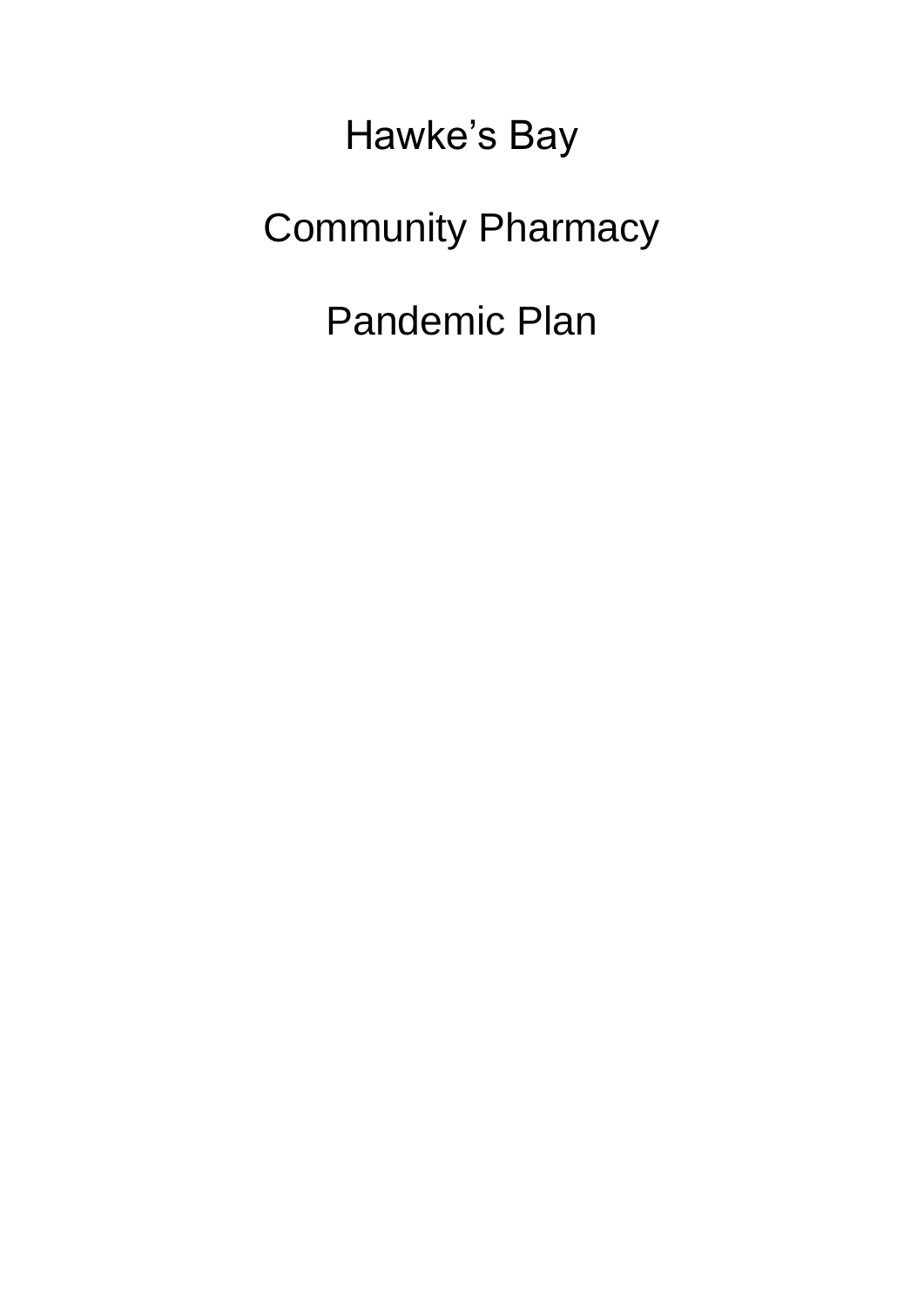# **Hawkes Bay Community Pharmacy**

# **Pandemic Plan**

# **AUTHORITIES INVOLVED**

Hawke's Bay Community Pharmacies

# **RELATED DOCUMENTS**

- 1. Individual pharmacy's Emergency and Business Continuity Plan.
- 2. Pharmaceutical Society of New Zealand. Emergency Response and Business Continuity Plan. Pharmaceutical Society of New Zealand, Wellington, 29 May 2014. [https://www.psnz.org.nz/Folder?Action=Download&Folder\\_id=86&Folder\\_File=Ph](https://www.psnz.org.nz/Folder?Action=Download&Folder_id=86&Folder_File=Pharmacyemergencyresponseplantemplate.doc) [armacyemergencyresponseplantemplate.doc](https://www.psnz.org.nz/Folder?Action=Download&Folder_id=86&Folder_File=Pharmacyemergencyresponseplantemplate.doc)
- 3. Pharmaceutical Society of New Zealand. Step by Step Workbook. To Prepare your Pharmacy for a Disaster or Other Emergency. Pharmaceutical Society of New Zealand, Wellington, 29 May 2014. [https://www.psnz.org.nz/Folder?Action=View%20File&Folder\\_id=86&File=Pharm](https://www.psnz.org.nz/Folder?Action=View%20File&Folder_id=86&File=Pharmacyemergencyresponseplanworkbook.pdf) [acyemergencyresponseplanworkbook.pdf](https://www.psnz.org.nz/Folder?Action=View%20File&Folder_id=86&File=Pharmacyemergencyresponseplanworkbook.pdf)

# **INTRODUCTION**

#### *Aims and general purpose*

The aim is to maintain the community based dispensing of pharmaceuticals and other services provided by community pharmacies during a pandemic. These include services to, but not limited to:

> The Public Residential care facilities (Rest Homes, IHC homes etc) Addiction services (Methadone clients) Mental health clients (Clozapine) General Practices and other medical facilities Hawke's Bay Regional Prison

#### *Assumptions*

- 1 An influenza pandemic is inevitable.
- 2 There will be little warning. Experts believe there will be between one and six months between the time the novel influenza strain is identified and the time that outbreaks begin in New Zealand.
- 3 Outbreaks are expected to occur simultaneously throughout much of New Zealand.
- 4 The effects on the community will be relatively prolonged compared to most other natural disasters.
- 5 The impact of the next pandemic could have a devastating effect on the health and well being of the public and pharmacy work force. This may affect a pharmacy's ability to provide pharmaceutical services.
- 6 The regular supply of pharmaceuticals to Hawkes Bay may be affected due to world wide production difficulties and transportation problems.
- 7 Pharmacists and staff will be at increased risk due to their frequent contact with the public.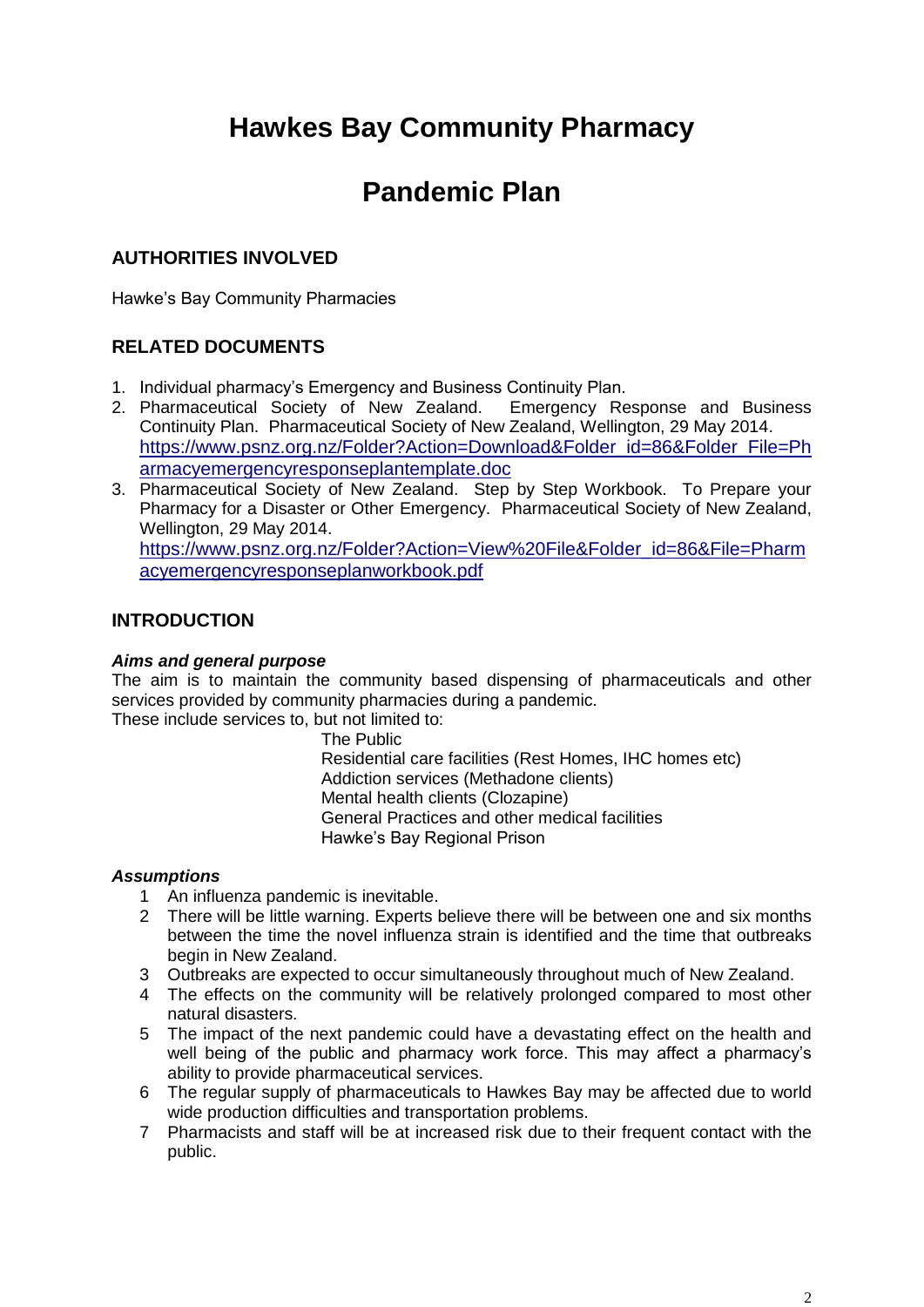8 Illegal attempts by the public to obtain antiviral and antibiotic medications could affect the safety of pharmacy staff. This could result in more aggressive behaviour by some individuals and an increase in pharmacy burglaries.

The Community Pharmacy Pandemic Plan will be implemented at the time the pandemic is identified in New Zealand and Hawke's Bay.

#### *Related Legislation*

Emergency legislation modifying the requirements of the Medicines and Misuse of Drugs Acts and their Regulations may be required. While it is not expected that the Pharmaceutical Schedule business rules will be changed an open mind needs to be maintained.

Employment law will be an important consideration and pharmacists should review contracts with their staff and work with them to have an understanding of how they will deal with issues like the temporary closure of a pharmacy.

# **Operational Structure Relevant to this Plan**

The pharmacies of Hawke's Bay are primarily individually owned but are able to work together in a collegial manner in some circumstances.

Each pharmacy has contractual obligations to the HB District Health Board in regards to the provision of pharmaceutical services.

Sector Services reimburse the cost of most medicines and contracted pharmaceutical services, under direction from PHARMAC, from the HBDHB combined community pharmaceutical budget.

# **Communication Plan**

Five communication systems have been organised:

#### *1. HBDHB email / fax system (HealthScape)*

Email and fax messages can be sent to all pharmacies in the HB region through the HealthScape database

| Entry point: Chief Pharmacist | 878 1314 2678 8109 ext 2565<br>$\boxtimes$ william.allan@hbdhb.govt.nz |
|-------------------------------|------------------------------------------------------------------------|
| .or                           |                                                                        |
| Portfolio Manager, Pharmacy   | 878 1374 <b>1</b> 878 8109 ext 4625<br>Gopy.Sundararajah@hbdhb.govt.nz |

#### **Alternatively:**

*2. Fax System*

Fax messages can be sent to all pharmacies in the HB region through an auto-fax system.

Entry point: Tamatea Pharmacy Ltd 843 9729

**Or:**

#### *3. E-mail System*

E-mail messages can also be sent to all pharmacies in the HB region.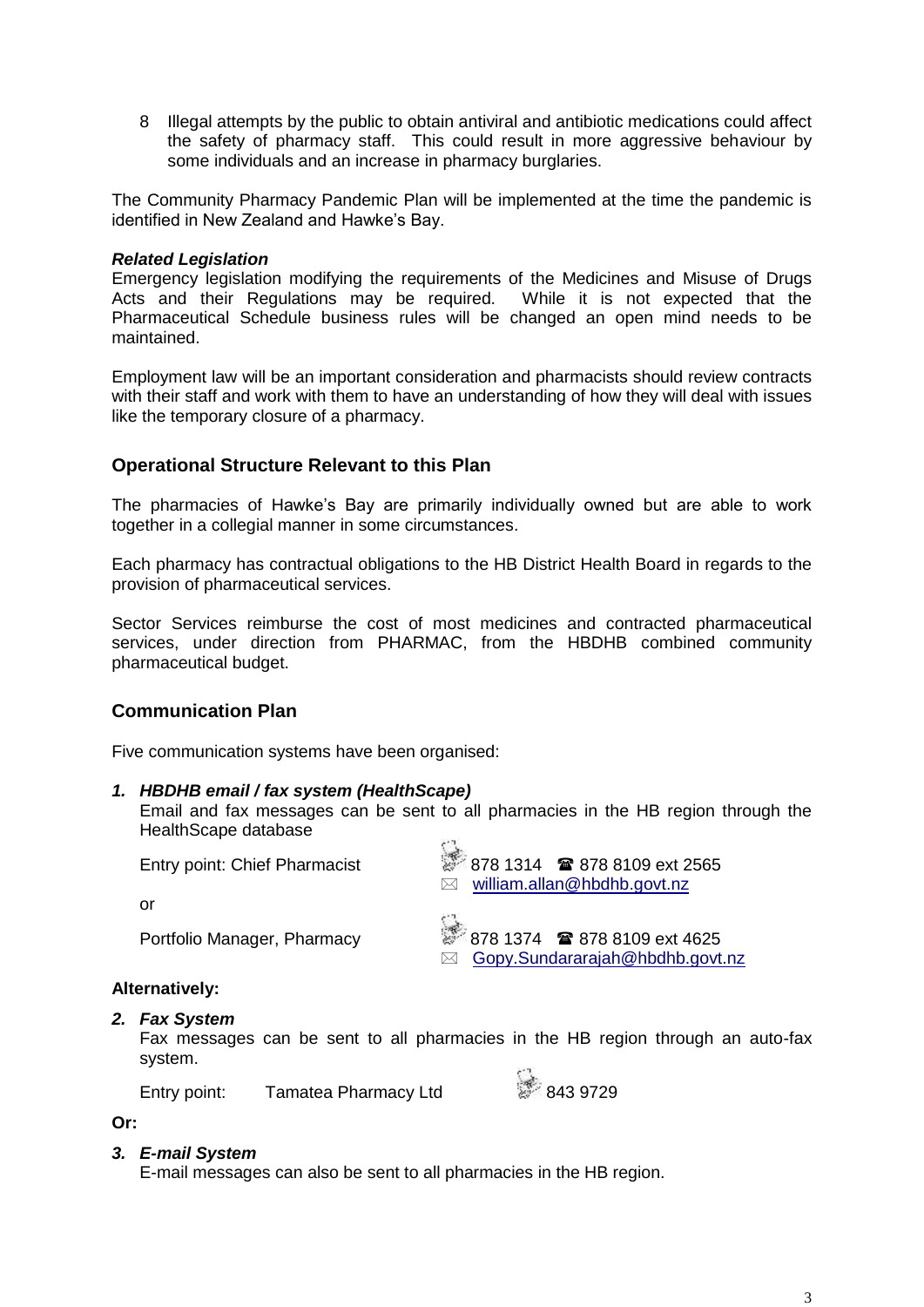Entry point: Flaxmere Pharmacy  $\frac{38}{20}$  879 8361 **8** 879 9880



Any messages relevant to a pandemic can be disseminated quickly using either system or both systems simultaneously.

#### *4. Communication within and between cluster groups.*

In the event that the two above systems are not able to operate the cluster groups will be used (see Appendix). The link pharmacies in the clusters will also liaise with the hospital pharmacy where appropriate.

# **Preparedness**

Each pharmacy should have a pandemic planning document*.* Pharmacies pandemic plans should consider areas such as the following:

- Strategic aims of New Zealand's Pandemic Plan
- Powers of the Medical Officer of Health in a pandemic emergency
- Human resource obligations
- Deciding whether a work place should stay open
- Risks to employees and others must be reasonable
- Health and Safety in Employment Act
- Other human resource legislation
- Preparing for the possibility of a workplace or business closing
- Keeping communication open and frequent
- Short, medium and long term planning for the pharmacy
- Influenza manager
- Activation of Pandemic Continuity Plan
- Communication with staff
- Maintaining essential business activities
- Identification of core people and core skills
- Business planning for absence
- Knowledge management
- **Communications**
- How might shortage of supplies affect business operations
- How we can protect staff and customers from getting sick
- Restrict work place entry of people with influenza symptoms
- Personal hygiene
- Work place cleaning
- Air conditioning
- Increased social distancing
- Managing staff who become ill at work
- Contact management
- Personal protective equipment
- Information sources

The Pharmacy Guild of NZ has also prepared a document *Managing Infection Control in Your Pharmacy during a Pandemic.* This is an advisory note to help pharmacists planning during an influenza pandemic. This document will be updated as new information comes to hand.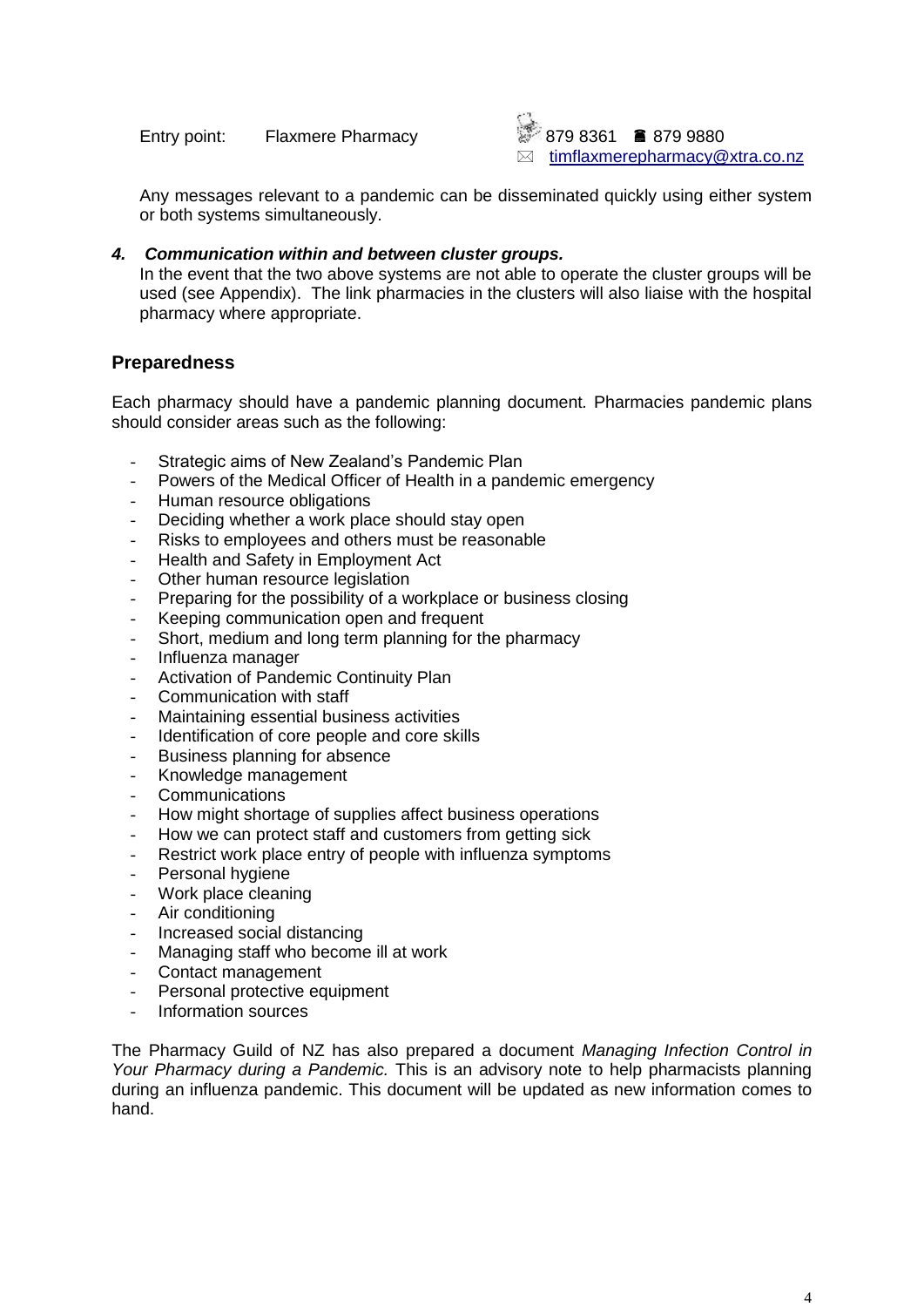# **METHADONE SERVICE**

Pharmacies providing methadone services will continue to do so. If a pharmacy is unable to make their supplies of methadone to clients, the after hours arrangements already in place will be used. The Methadone Clinic has advised that in such an emergency the alternative pharmacy providing the supply will be able to contact the clinic to obtain a prescription (before making the supply).

# **CLOZAPINE SERVICE**

Pharmacies providing clozapine to clients should liaise with the Mental Health In-patient Unit to ensure information, prescriptions and test results are available.

# **OPERATIONAL PROCEDURES**

Hawke's Bay pharmacies have been placed into cluster groups (see Appendix). These groups will work together to ensure a continuity of pharmaceutical services to the community and to mitigate the problems of reduced staffing levels. The groups will also liaise with each other.

The pharmacies nearest the Community Assessment Centres, set up to see suspected pandemic cases, will be seen as a priority for the maintenance of pharmacy services. This is to ensure a pharmacy service to pandemic victims.

| <b>Community Assessment Centre</b> | <b>Servicing Community Pharmacy</b> |
|------------------------------------|-------------------------------------|
| Wairoa Health Centre               | <b>Wairoa Pharmacy</b>              |
| The Doctors Napier                 | Unichem Napier Pharmacy             |
| <b>City Medical</b>                | Napier Pharmacy                     |
| <b>Tamatea Medical Centre</b>      | <b>Tamatea Pharmacy</b>             |
| <b>Taradale Medical Centre</b>     | <b>Taradale Medical Pharmacy</b>    |
| <b>Hastings Health Centre</b>      | The Pharmacy @ HHC                  |
| The Doctors Hastings               | <b>Unichem Russell Street</b>       |
| Te Mata Peak Practice              | Denton's Peak Pharmacy              |
| <b>Totara Health Flaxmere</b>      | <b>Flaxmere Pharmacy</b>            |
| <b>CHB Health Centre</b>           | Unichem Waipukurau Pharmacy         |

#### **FINANCE**

Proprietors of pharmacies should make arrangements with their bank that in the event of Sector Operations not being able to make payments on time (due to staff shortages) the pharmacy is able to carry on business in a regular manner.

#### **WORK FORCE ISSUES**

The cluster groups will work together to mitigate the problems of reduced staff levels. The pharmacist in charge needs to ensure staffing levels are adequate to provide appropriate pharmaceutical services.

CDC Pharmaceuticals Ltd ( $\approx$  06 831 0620; 06 831 0057) maintain a register of locum pharmacists.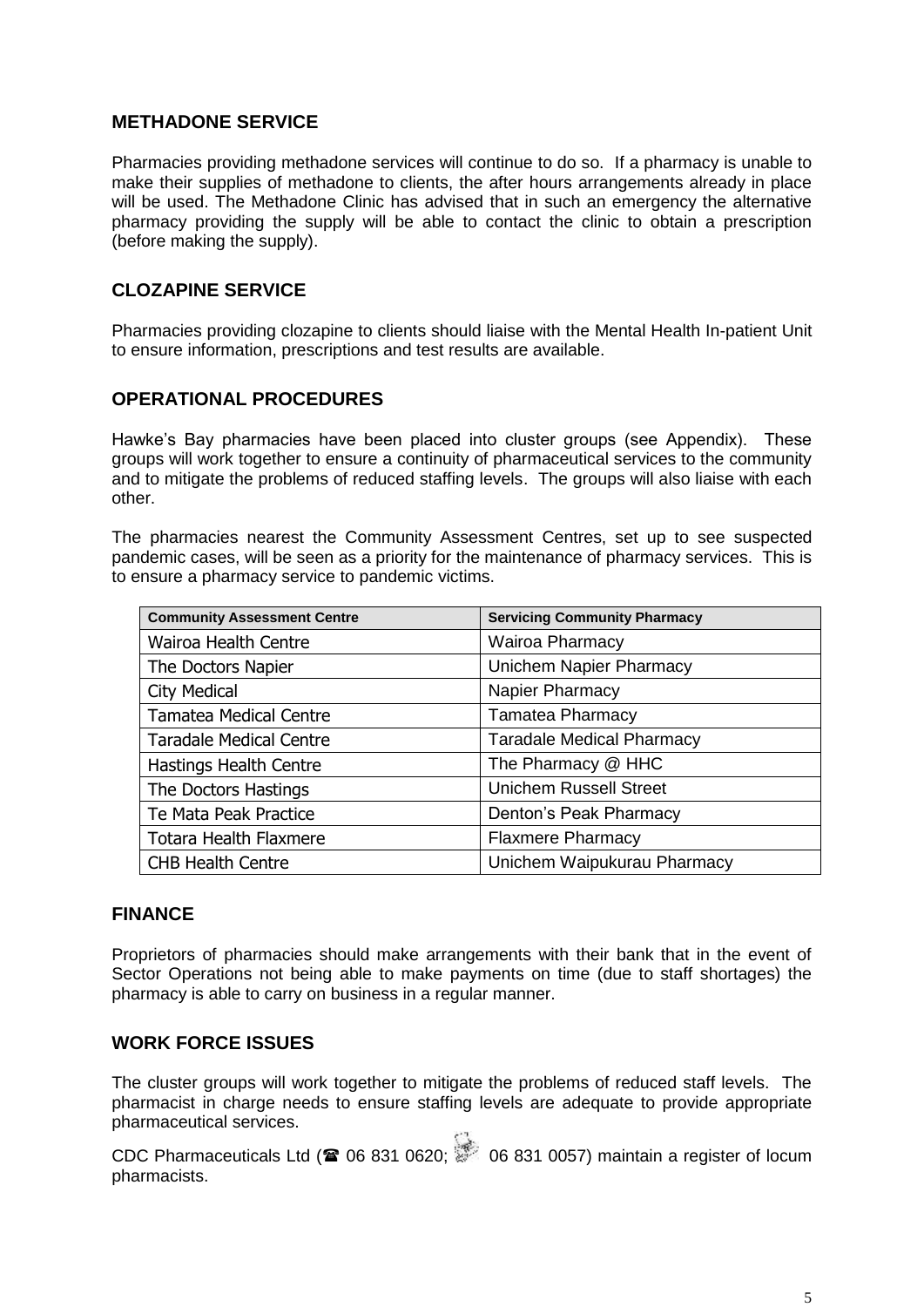# **DELIVERY OF PRESCRIPTIONS**

During a pandemic there will be an increased demand for the delivery of prescriptions. This will be due to un-well people requiring deliveries, and suspected pandemic cases will be asked to reduce social contact by staying at home. Pharmacists should make plans to meet this increased demand.

# **IN THE EVENT OF A PHARMACY NOT BEING ABLE TO OPEN**

When a pharmacy closes the Pharmacist in Charge will ensure that:

- 1. A sign is placed in the window explaining where pharmaceutical services will be available from. A contact phone number will also be displayed.
- 2. The local doctors will be informed.
- 3. A backup media (CD, hard-drive or USB) is taken to the pharmacy providing services so appropriate records are maintained and claims for payment can be made.
- 4. The hospital pharmacy will be informed so patient discharge records can be directed appropriately.

# **STOCK CONTROL**

- Pharmacies will continue to maintain stock levels as well as they can using their computer stock control systems and anticipated stock use.
- The main pharmaceutical wholesaler in Hawke's Bay (CDC) will maintain their stock as best they can. Disruption to deliveries from suppliers is possible.
- Neither CDC nor pharmacies are able to stockpile medication unless specific arrangements, along with funding, are put in place beforehand.
- The Ministry of Health has a plan to stockpile medication and is contracting with suppliers in an effort to ensure supply.

#### **PRESCRIPTION DISPENSING RULES**

The Ministry of Health and PHARMAC control the rules for dispensing prescriptions. It is anticipated the rules will be reviewed in the event of a pandemic to help maintain supplies of pharmaceuticals.

Pharmacists are subject to audit and are required to dispense according to current rules. These allow for a repeat supply to be obtained once the previous supply is 'substantially used up'. For a one month supply this is considered to be no sooner than 20 days. An amendment has allowed the overruling of this limitation specifically for a 'Pandemic Emergency Supply'. However in the interests of stability and storage requirements any message to patients should be to advise them to ensure they do not make a habit of running out of their medicines before obtaining a new supply i.e. develop the habit of always having two weeks supply on hand rather than stockpiling an extra lot that may deteriorate in storage.

Robert Duncan 17 May 2006 Updated June 2013 Updated May 2016 (Billy Allan, Chief Pharmacist)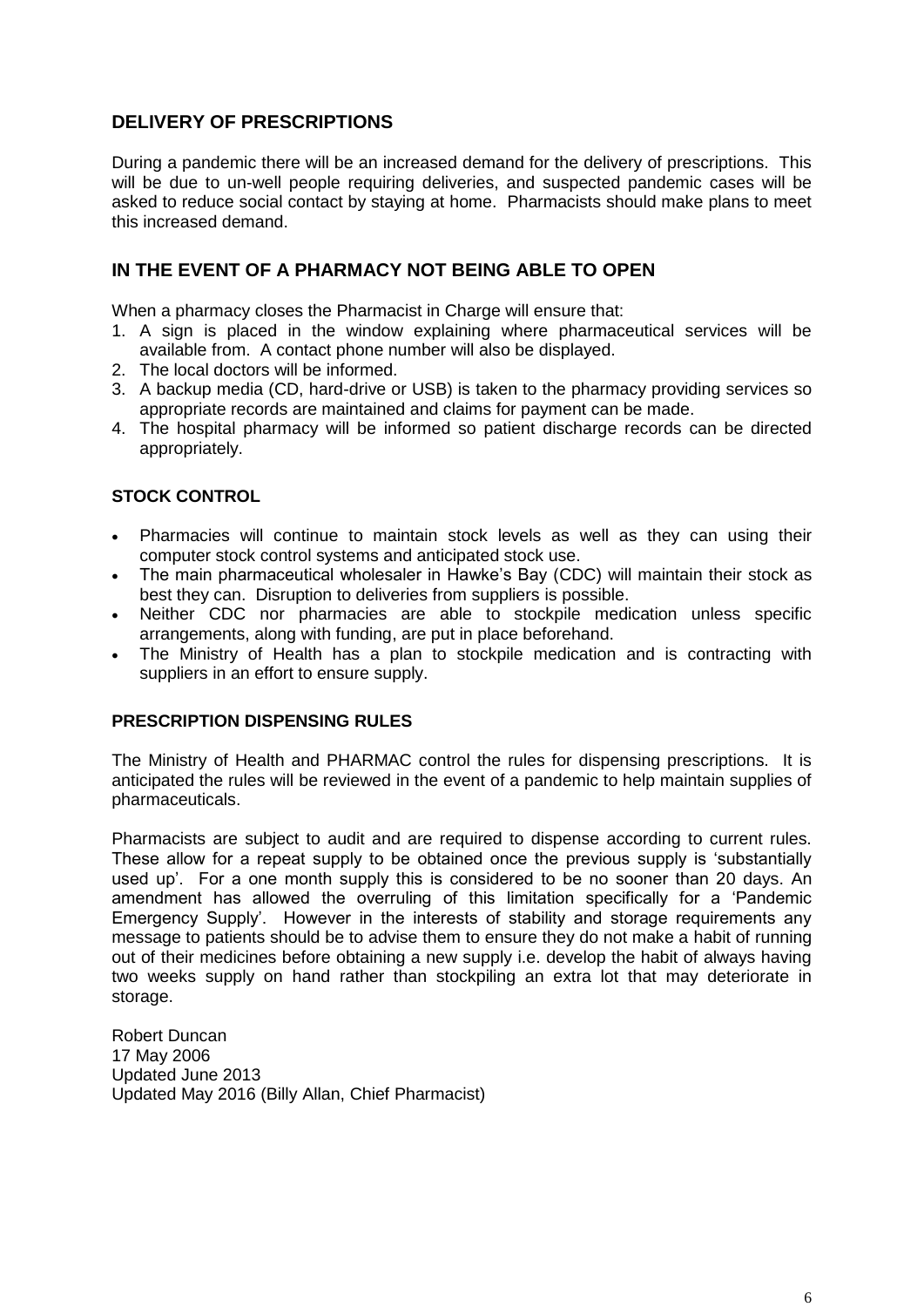# **Appendix**

# **PANDEMIC PLANNING**

#### **Hawke's Bay Pharmacy Cluster Groups**

#### **Wairoa**

Wairoa Pharmacy - link with Gisborne pharmacies

#### **Napier A**

Wairoa Pharmacy - link between Napier and Wairoa groups

Ahuriri Pharmacy - link between the two Napier groups

Unichem UFS Pharmacy (HB)

Life Pharmacy Napier (Gahagans)

Unichem Pharmacy Napier

Napier Balmoral Pharmacy

Napier Pharmacy

Charleston Pharmacy

Gilmours Pharmacy - link between Havelock North and Napier groups

#### **Napier B**

Ahuriri Pharmacy - link between the two Napier groups

Marewa Pharmacy

Maraenui Pharmacy

Andrew Spence Pharmacy

Tamatea Pharmacy - link between Napier and Taradale groups

Westshore Pharmacy

Bay View Village Pharmacy

#### **Taradale**

Tamatea Pharmacy - link between Napier and Taradale groups

Greenmeadows Pharmacy

Unichem Greenmeadows Pharmacy

Greendale Pharmacy

Glenns Pharmacy

Unichem Taradale Pharmacy

Taradale Medical Pharmacy

Gees Pharmacy

Flaxmere Pharmacy - link between CHB and Taradale groups